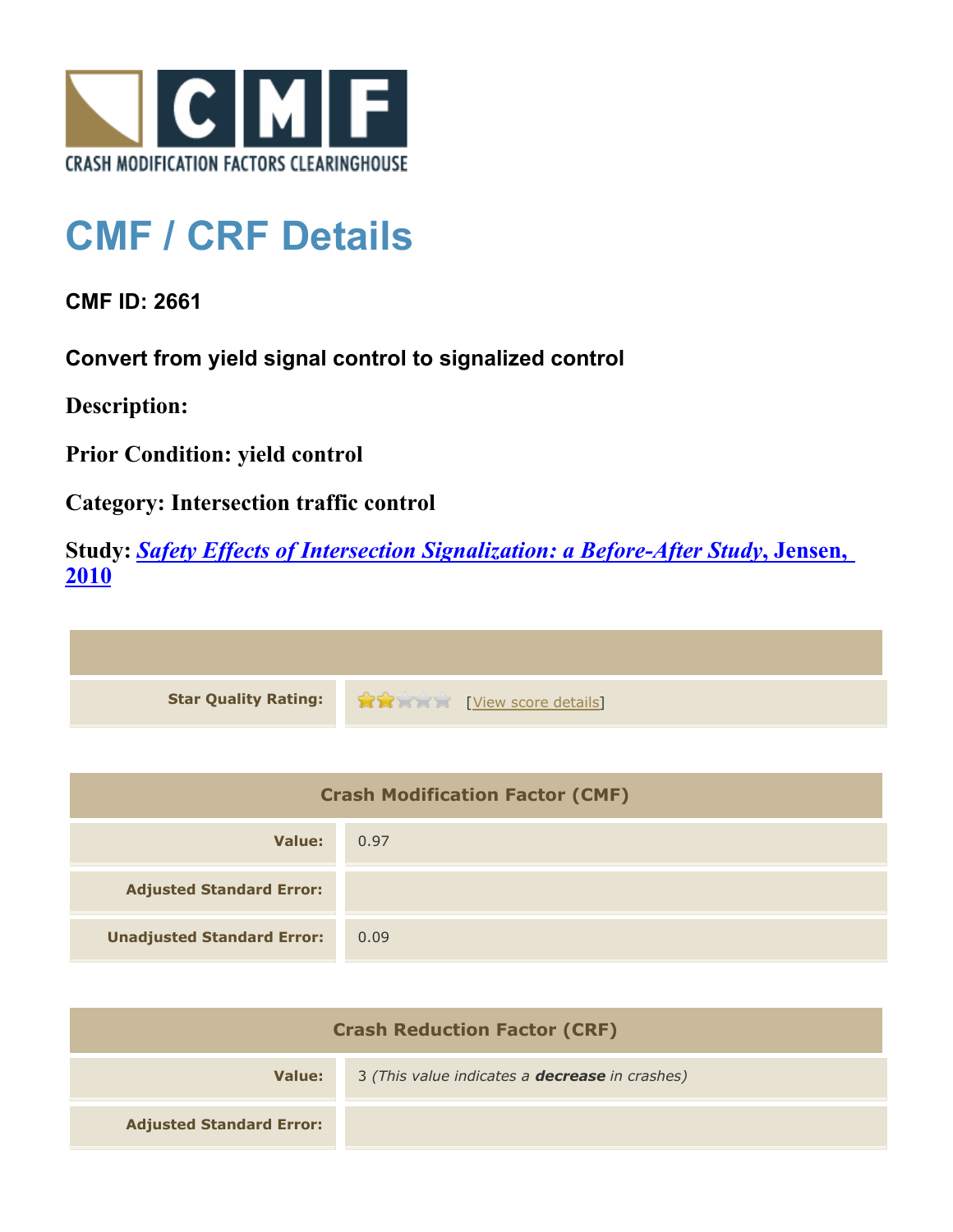| <b>Applicability</b>       |                |
|----------------------------|----------------|
| <b>Crash Type:</b>         | Single vehicle |
| <b>Crash Severity:</b>     | All            |
| <b>Roadway Types:</b>      | Not Specified  |
| <b>Number of Lanes:</b>    |                |
| <b>Road Division Type:</b> |                |
| <b>Speed Limit:</b>        |                |
| <b>Area Type:</b>          | Urban          |
| <b>Traffic Volume:</b>     |                |
| <b>Time of Day:</b>        | All            |

## *If countermeasure is intersection-based*

| <b>Intersection Type:</b>         | Roadway/roadway (not interchange related) |
|-----------------------------------|-------------------------------------------|
| <b>Intersection Geometry:</b>     | 3-leg, 4-leg, More than 4 legs            |
| <b>Traffic Control:</b>           | Signalized                                |
| <b>Major Road Traffic Volume:</b> |                                           |
| <b>Minor Road Traffic Volume:</b> |                                           |

| <b>Development Details</b>      |              |
|---------------------------------|--------------|
| <b>Date Range of Data Used:</b> | 1976 to 2004 |
| <b>Municipality:</b>            | Copenhagen   |
| State:                          |              |